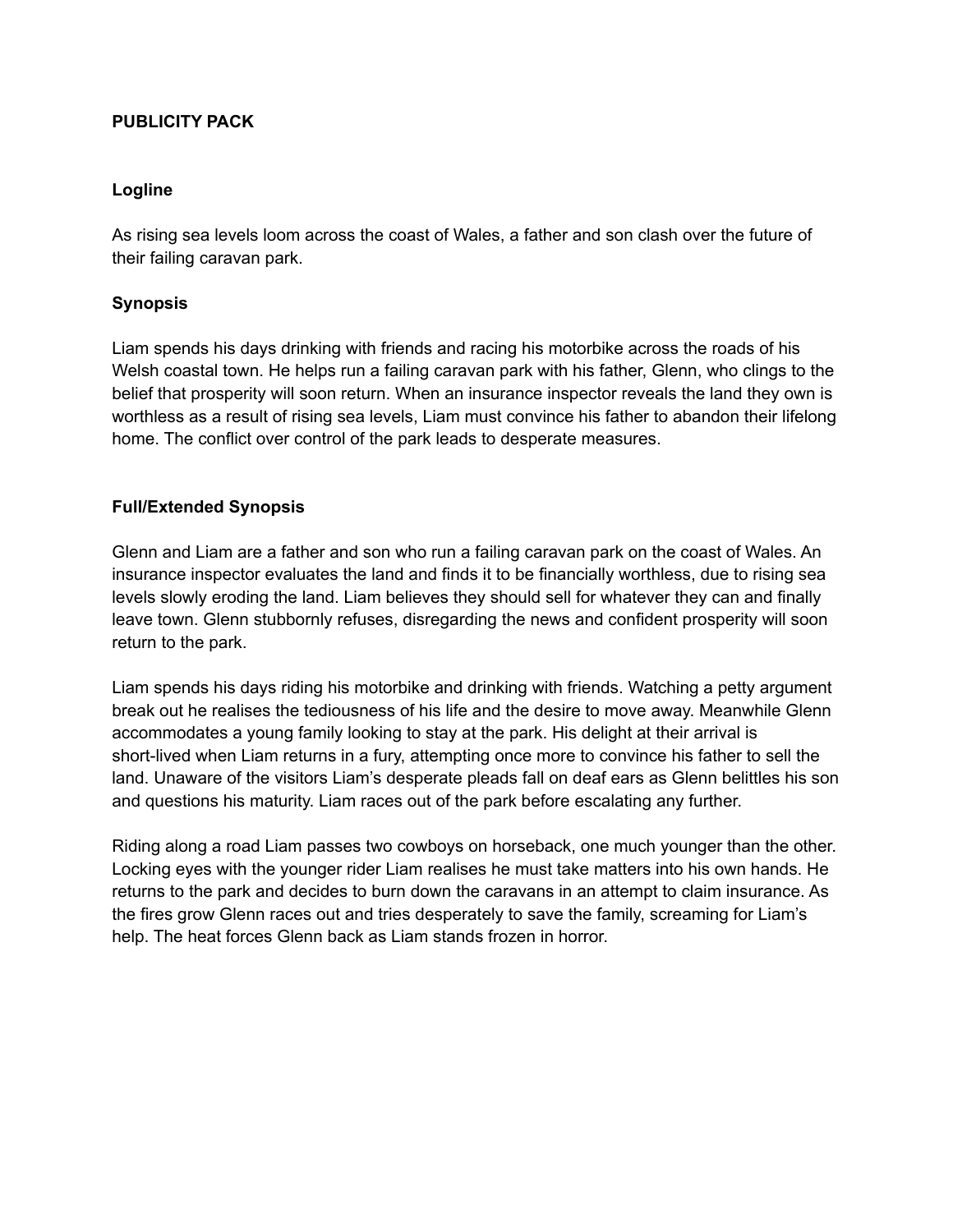# **Credits list**

#### **Cast**

Glenn Liam Insurance Inspector Anthony Claire Callum Friend #1 Friend #2 Friend #3 Friend #4 Young Cowboy Old Cowboy

#### **Crew**

- Writer Director **Writer** Producer Director of Photography Production Designer **Editor** Sound Designer
- Associate Producer 1st Assistant Director 2nd Assistant Director Casting Director Composer VFX & Colourist Focus Puller 2nd Assistant Camera Camera Trainee Tracking Vehicle **Stunts** Lighting Technician Make-up Artist & Stylist Sound Recordist Runner Audio Post Production Studio Re-recording Mixer Foley Artist Foley Mixer & Sound Effects Recordist Sound Effects Recording Assistant ADR Recordist Voice Over Artist
- Owen Teale Tom Glynn-Carney Andrew Thorburn Gareth George Elinor Dixon Jesse Dixon Daniel Williams Brooklyn Evans Hannah Evans Anna Delahay Alex Smith Martin Lee
- Dan Thorburn Jack Sherratt Sarah Palmer Max Graham Jennifer Muellenbach Dom Old Alex Gregson
- Harris Tomlinson-Spence Sarah Palmer Jack Sherratt Sydney Aldridge Harry Nicholson Dom Old Neil Bradley Matt Towers Dewi Roberts Neil Cain Richard Tonge Will Coldwell Aine Thomas Carl Richardson Paolo Franciamore 344 Audio Alex Gregson Jack Hughes Prestin Kuruvachira Ryan Sweetman Joe Phenix Euan Matthews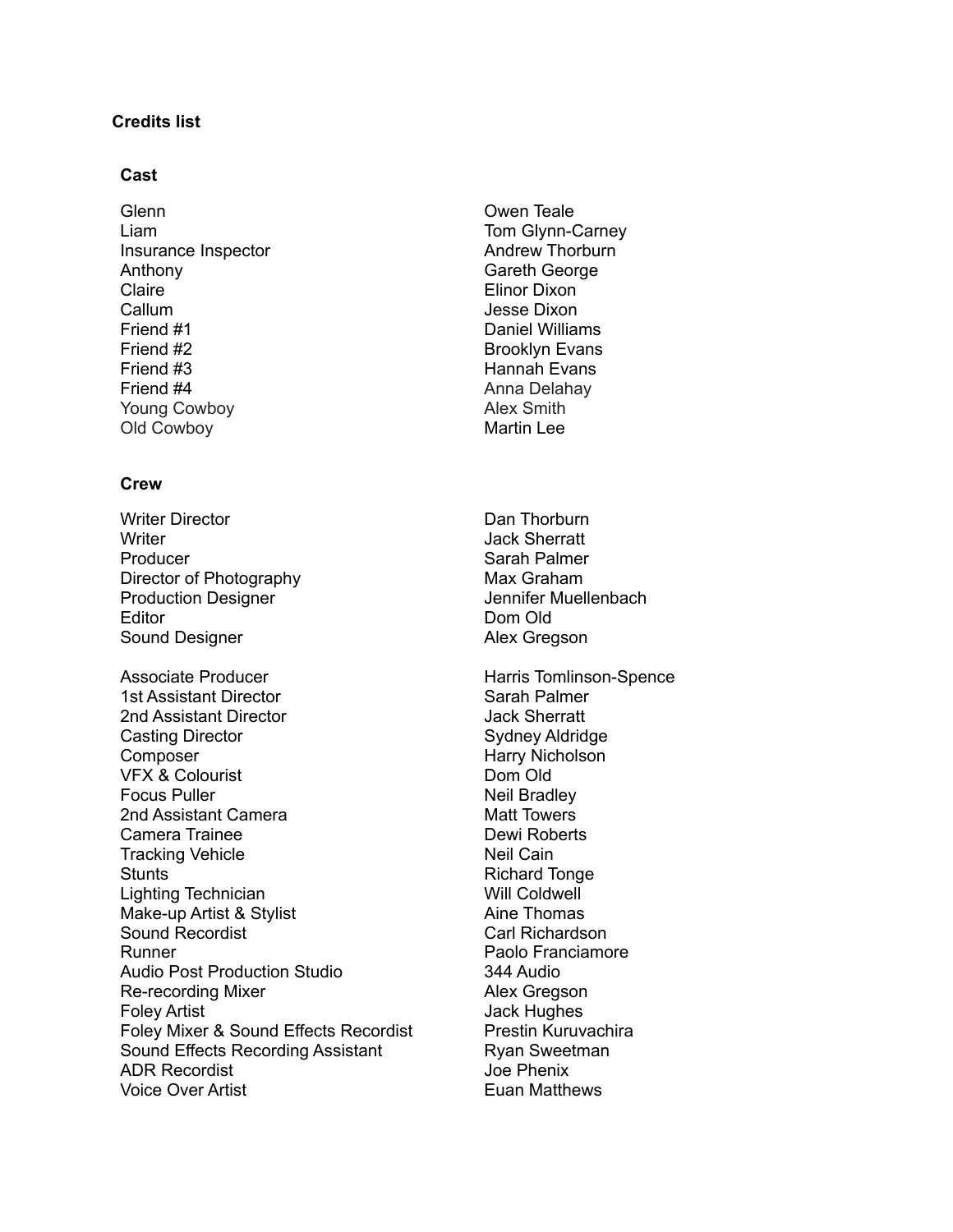Stills Photography Covid Supervisor M u sic

For BFI NETWORI

He<br>Sa Sa<br>"Ir"<br>K: E> enry Haigh Sarah Palmer "Iron Heel" by Loose Talk

Executive Producer Amy O'Hara Project Coordinator Ruth Thompson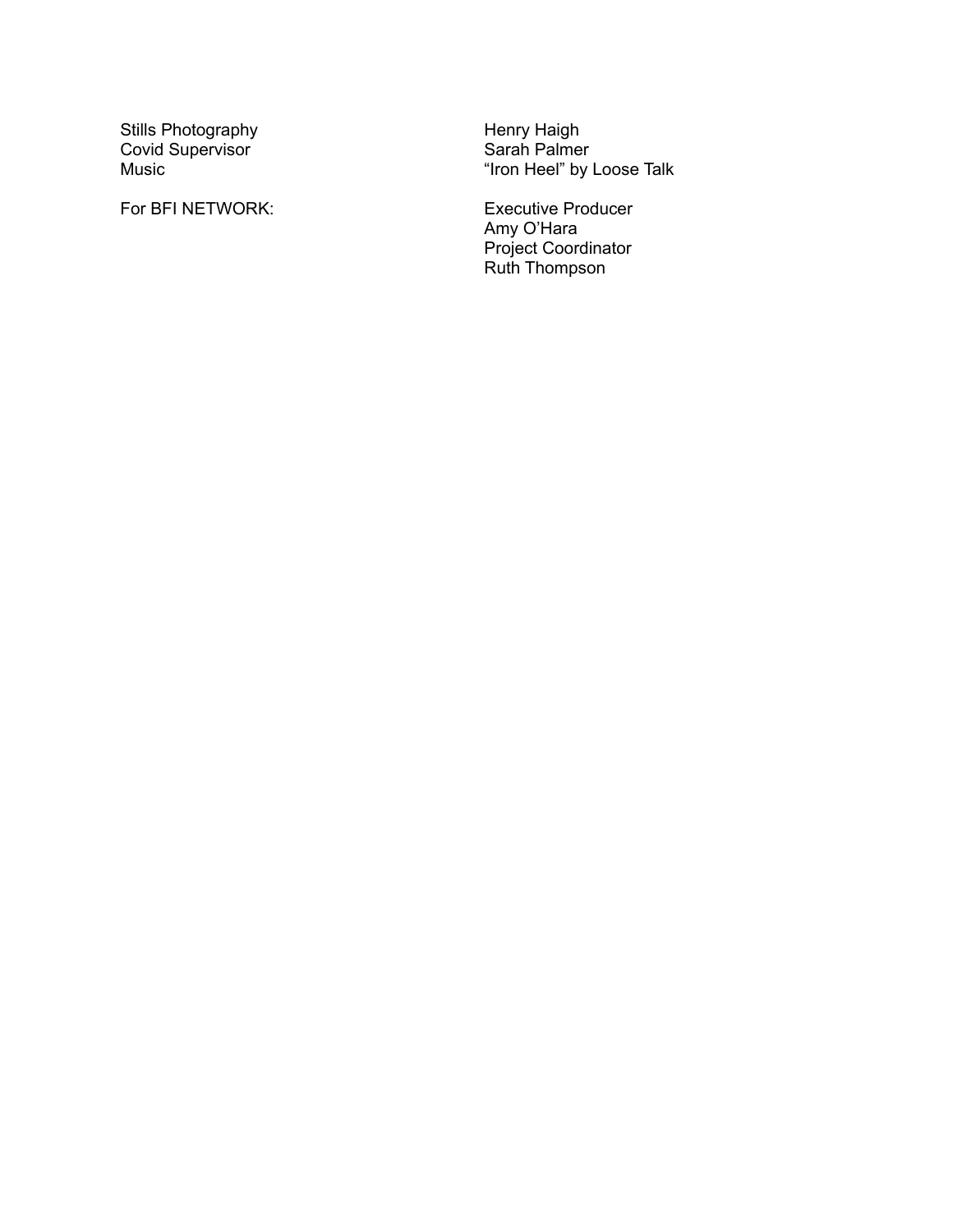# **Biographies**

## **Owen Teale - Glenn**

Owen Teale is a Welsh actor hailing from Glamorgan. Trained at the Guildford School of Acting, he is best known for his performance as Ser Alliser Thorne in HBO's *Game of Thrones*. His other performances include Chief Inspector Osborne in BBC's *Line of Duty* and headmaster Gilson in *Tolkien*. He won the 1997 Tony Award for Best Featured Actor in a Play.

## **Tom Glynn-Carney - Liam**

Tom Glynn-Carney is an English actor best known for his breakout performance in Christopher Nolan's *Dunkirk*. Winner of the Best Newcomer Evening Standard Award, his other films include *The King*, *Tolkien* and *Rialto*.

# **Sarah Palmer - Producer**

Sarah Palmer is a creative producer working freelance in the North-West of England. Focusing on character driven stories from fresh voices and perspectives, she is known for producing the BFI funded short 'Trucker's Atlas' which saw international festival success.

Other work includes; four music videos for Ed Cosens' Fortunes Favour (producer), Marketing Manchester Promotional Content (producer) and BFI funded short 'An Everyday Act' (production coordinator).

# **Dan Thorburn - Director**

Dan Thorburn is an award winning writer director from the North of England and founder of the film collective Flat Cat Films.

He has directed a range of successful work including; drama (Trucker's Atlas), music videos (Ed Cosens' Fortunes Favour) and commercial projects (Marvel: Where's Spidey?), gaining recognition from festivals world wide and receiving consistent funding from the British Film Institute.

www.danthorburn.co.uk [www.twitter.com/danthorburn](http://www.twitter.com/danthorburn) [www.instagram.com/danthorburn](http://www.instagram.com/danthorburn) [www.vimeo.com/flatcatfilms](http://www.vimeo.com/flatcatfilms)

#### **Jack Sherratt - Writer**

Jack Sherratt is a writer hailing from Manchester, UK. He first developed an interest in scriptwriting while studying at the Manchester School of Art, where his passion for storytelling combined with a desire to investigate the anxieties concealed within contemporary Britain.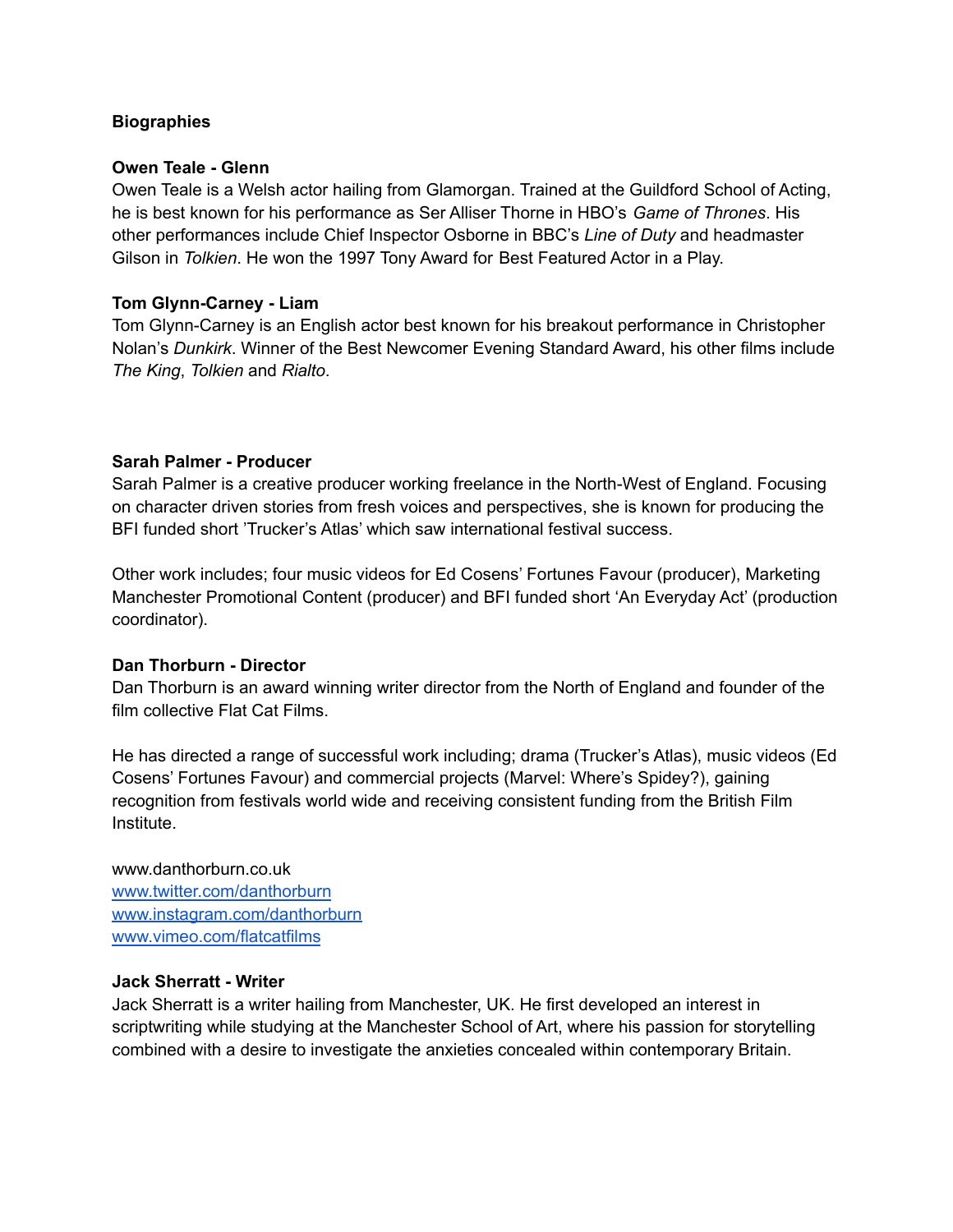His first screenplay, 'Trucker's Atlas', was awarded funding by the British Film Institute and selected for numerous festivals across the UK, including BAFTA qualifying London Short Film Festival and Norwich Film Festival.

#### [www.vimeo.com/flatcatfilms](http://www.vimeo.com/flatcatfilms)

## **Max Graham - Cinematographer**

Max Graham, an RTS award winning cinematographer from the North East of England, started his career in Manchester where he co-founded Flat Cat Films.

His camera assistant credits include Hanna, Anne Boleyn and The Last Kingdom. As a cinematographer he is known for the BFI funded short 'Truckers Atlas', four music videos for Ed Cosens' Fortunes Favour, and the Marvel commercial 'Where's Spidey?'

[www.instagram.com/maxwellgraham](http://www.instagram.com/maxwellgraham) [www.vimeo.com/flatcatfilms](http://www.vimeo.com/flatcatfilms)